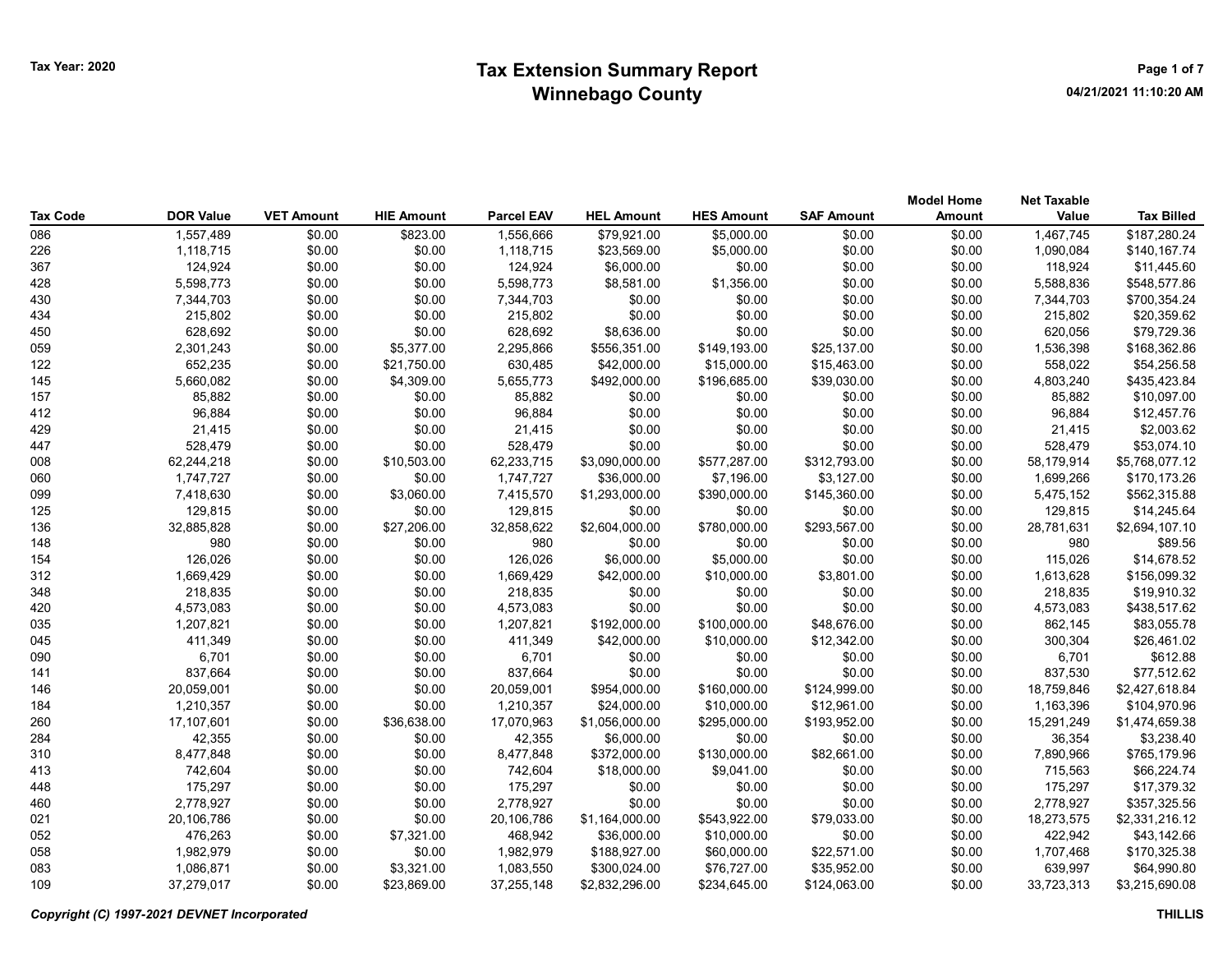| <b>Tax Code</b> | <b>DOR Value</b> | <b>VET Amount</b> | <b>HIE Amount</b> | <b>Parcel EAV</b> | <b>HEL Amount</b> | <b>HES Amount</b> | <b>SAF Amount</b> | <b>Model Home</b><br><b>Amount</b> | <b>Net Taxable</b><br>Value | <b>Tax Billed</b> |
|-----------------|------------------|-------------------|-------------------|-------------------|-------------------|-------------------|-------------------|------------------------------------|-----------------------------|-------------------|
| 123             | 706,527          | \$0.00            | \$0.00            | 706,527           | \$0.00            | \$0.00            | \$0.00            | \$0.00                             | 706,527                     | \$83,753.12       |
| 142             | 4,290            | \$0.00            | \$0.00            | 4,290             | \$0.00            | \$0.00            | \$0.00            | \$0.00                             | 4,290                       | \$427.64          |
| 199             | 48,852,223       | \$0.00            | \$27,164.00       | 48,825,059        | \$3,555,600.00    | \$314,452.00      | \$199,114.00      | \$0.00                             | 44,182,808                  | \$4,516,811.62    |
| 409             | 13,009,909       | \$0.00            | \$0.00            | 13,009,909        | \$92,131.00       | \$25,000.00       | \$17,204.00       | \$0.00                             | 12,849,589                  | \$1,260,944.16    |
| 411             | 479              | \$0.00            | \$0.00            | 479               | \$0.00            | \$0.00            | \$0.00            | \$0.00                             | 479                         | \$60.74           |
| 005             | 13,561,769       | \$0.00            | \$18,782.00       | 13,542,987        | \$1,152,000.00    | \$435,000.00      | \$145,282.00      | \$0.00                             | 11,340,410                  | \$1,188,113.38    |
| 030             | 404,295          | \$0.00            | \$0.00            | 404,295           | \$6,000.00        | \$0.00            | \$0.00            | \$0.00                             | 398,295                     | \$38,355.04       |
| 049             | 25,496,300       | \$0.00            | \$4,795.00        | 25,491,505        | \$1,380,000.00    | \$275,000.00      | \$62,147.00       | \$0.00                             | 23,561,266                  | \$2,371,396.06    |
| 072             | 54,522           | \$0.00            | \$0.00            | 54,522            | \$6,000.00        | \$0.00            | \$0.00            | \$0.00                             | 48,522                      | \$4,771.76        |
| 092             | 5,400,079        | \$0.00            | \$3,365.00        | 5,396,714         | \$402,000.00      | \$135,000.00      | \$68,933.00       | \$0.00                             | 4,752,053                   | \$440,330.54      |
| 115             | 7,575,577        | \$0.00            | \$9,524.00        | 7,566,053         | \$1,014,000.00    | \$355,000.00      | \$251,346.00      | \$0.00                             | 5,832,486                   | \$560,386.26      |
| 151             | 846              | \$0.00            | \$0.00            | 846               | \$0.00            | \$0.00            | \$0.00            | \$0.00                             | 846                         | \$88.32           |
| 164             | 99,113           | \$0.00            | \$0.00            | 99,113            | \$6,000.00        | \$0.00            | \$0.00            | \$0.00                             | 93,113                      | \$8,346.74        |
| 165             | 18,043,524       | \$0.00            | \$33,832.00       | 18,009,692        | \$1,458,000.00    | \$450,000.00      | \$291,489.00      | \$0.00                             | 15,460,688                  | \$1,355,811.66    |
| 179             | 10,137,454       | \$0.00            | \$0.00            | 10,137,454        | \$294,000.00      | \$75,000.00       | \$54,845.00       | \$0.00                             | 9,707,037                   | \$852,967.84      |
| 185             | 13,912,403       | \$0.00            | \$11,050.00       | 13,901,353        | \$1,092,000.00    | \$402,507.00      | \$249,331.00      | \$0.00                             | 12,101,995                  | \$1,215,380.50    |
| 203             | 6,047,443        | \$0.00            | \$8,929.00        | 6,038,514         | \$504,000.00      | \$165,000.00      | \$71,346.00       | \$0.00                             | 5,086,316                   | \$477,600.38      |
| 208             | 48,344           | \$0.00            | \$0.00            | 48,344            | \$0.00            | \$0.00            | \$0.00            | \$0.00                             | 48,344                      | \$4,609.84        |
| 209             | 49,078,232       | \$0.00            | \$48,684.00       | 49,029,548        | \$3,610,849.00    | \$437,192.00      | \$136,648.00      | \$0.00                             | 44,440,264                  | \$4,350,883.64    |
| 010             | 3,414,534        | \$0.00            | \$1,652.00        | 3,412,882         | \$114,000.00      | \$30,000.00       | \$5,005.00        | \$0.00                             | 3,236,803                   | \$331,655.88      |
| 031             | 6,037,644        | \$0.00            | \$11,070.00       | 6,026,574         | \$648,000.00      | \$230,000.00      | \$70,484.00       | \$0.00                             | 4,947,008                   | \$488,943.40      |
| 138             | 46,259           | \$0.00            | \$0.00            | 46,259            | \$6,000.00        | \$0.00            | \$0.00            | \$0.00                             | 40,259                      | \$4,022.24        |
| 182             | 828,086          | \$0.00            | \$0.00            | 828,086           | \$90,000.00       | \$40,000.00       | \$15,742.00       | \$0.00                             | 682,344                     | \$59,337.40       |
| 187             | 3,261,628        | \$0.00            | \$18,629.00       | 3,242,999         | \$198,000.00      | \$55,000.00       | \$58,252.00       | \$0.00                             | 2,860,031                   | \$274,331.58      |
| 192             | 19,475,826       | \$0.00            | \$11,507.00       | 19,464,319        | \$575,326.00      | \$80,000.00       | \$51,093.00       | \$0.00                             | 18,509,319                  | \$1,858,651.02    |
| 232             | 1,084,573        | \$0.00            | \$0.00            | 1,084,573         | \$84,000.00       | \$15,000.00       | \$15,454.00       | \$0.00                             | 970,119                     | \$84,071.60       |
| 306             | 442,447          | \$0.00            | \$0.00            | 442,447           | \$18,000.00       | \$5,000.00        | \$0.00            | \$0.00                             | 419,447                     | \$42,927.54       |
| 363             | 64,158           | \$0.00            | \$0.00            | 64,158            | \$6,000.00        | \$5,000.00        | \$0.00            | \$0.00                             | 53,158                      | \$4,879.80        |
| 423             | 14,324,269       | \$0.00            | \$3,868.00        | 14,320,401        | \$1,109,755.00    | \$248,879.00      | \$26,197.00       | \$0.00                             | 12,885,459                  | \$1,656,868.10    |
| 454             | 8,622,718        | \$0.00            | \$0.00            | 8,622,718         | \$0.00            | \$0.00            | \$0.00            | \$0.00                             | 8,622,718                   | \$830,893.78      |
| 003             | 36,099,386       | \$0.00            | \$22,227.00       | 36,077,159        | \$4,500,000.00    | \$1,574,105.00    | \$863,124.00      | \$0.00                             | 28,831,500                  | \$3,124,877.84    |
| 048             | 2.097.474        | \$0.00            | \$631.00          | 2,096,843         | \$210,000.00      | \$49.528.00       | \$16,272.00       | \$0.00                             | 1,817,043                   | \$233,642.98      |
| 071             | 13,169,989       | \$0.00            | \$9,383.00        | 13,160,606        | \$1,223,763.00    | \$340,000.00      | \$186,835.00      | \$0.00                             | 11,275,754                  | \$1,142,968.18    |
| 133             | 125,213,627      | \$64,270.00       | \$102,507.00      | 125,046,850       | \$8,429,330.00    | \$1,676,246.00    | \$861,769.00      | \$0.00                             | 113,173,016                 | \$10,677,203.88   |
| 163             | 2,217,772        | \$0.00            | \$12,827.00       | 2,204,945         | \$186,000.00      | \$75,000.00       | \$11,948.00       | \$0.00                             | 1,921,996                   | \$177,879.06      |
| 193             | 10,355,961       | \$0.00            | \$28,083.00       | 10,327,878        | \$780,000.00      | \$250,000.00      | \$218,303.00      | \$0.00                             | 9,017,492                   | \$831,098.36      |
| 204             | 32,496           | \$0.00            | \$0.00            | 32,496            | \$0.00            | \$0.00            | \$0.00            | \$0.00                             | 32,496                      | \$3,256.42        |
| 268             | 4,374,648        | \$0.00            | \$21,135.00       | 4,353,513         | \$282,000.00      | \$104,808.00      | \$48,291.00       | \$0.00                             | 3,917,988                   | \$322,231.58      |
| 417             | 1,933,958        | \$0.00            | \$0.00            | 1,933,958         | \$0.00            | \$0.00            | \$0.00            | \$0.00                             | 1,933,958                   | \$248,676.06      |
| 040             | 61,430           | \$0.00            | \$0.00            | 61,430            | \$0.00            | \$0.00            | \$0.00            | \$0.00                             | 61,430                      | \$6,246.20        |
| 056             | 448,476          | \$0.00            | \$0.00            | 448.476           | \$48,000.00       | \$15,000.00       | \$0.00            | \$0.00                             | 334.799                     | \$48,310.16       |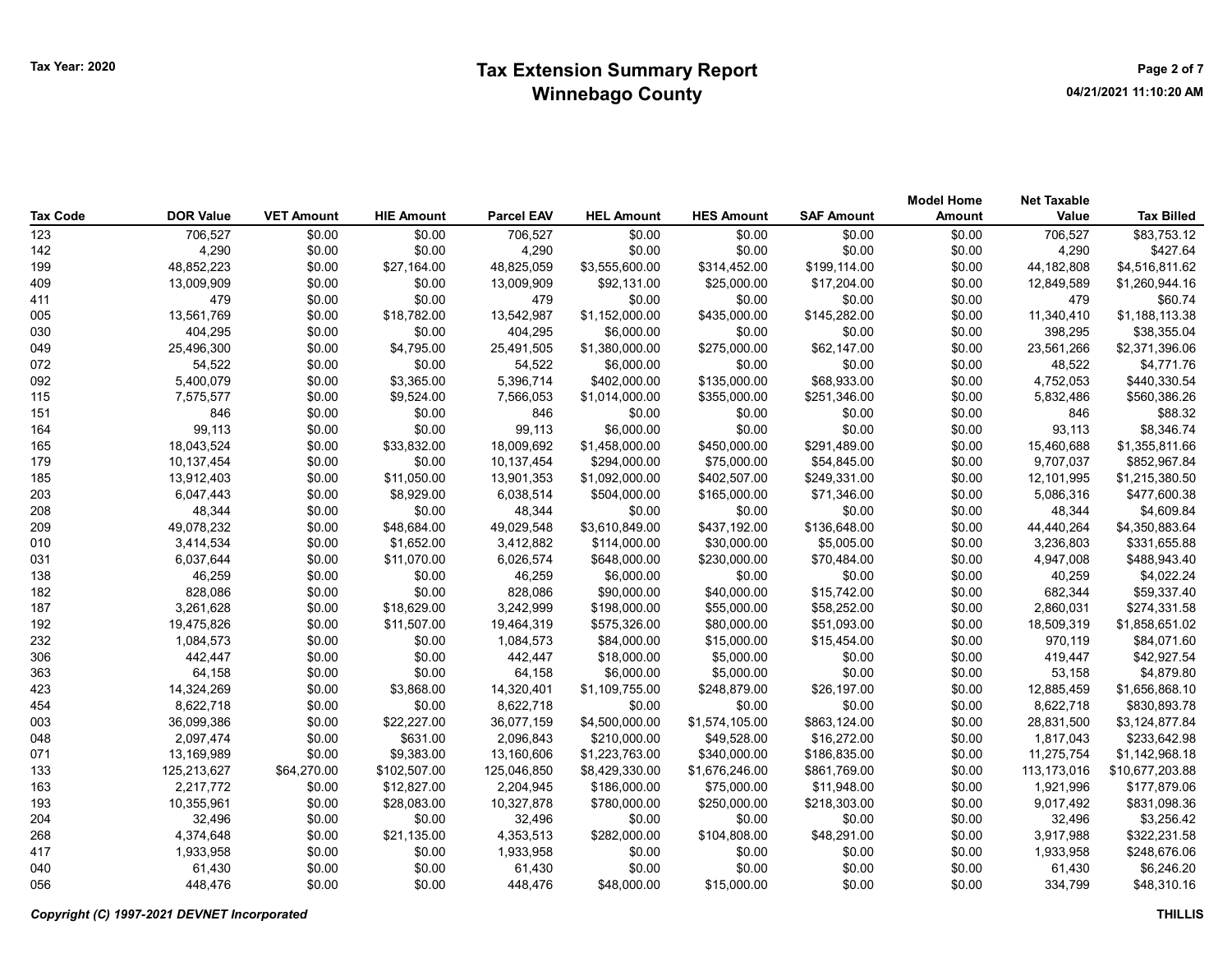|                 |                  |                   |                   |                   |                   |                   |                   | <b>Model Home</b> | <b>Net Taxable</b> |                   |
|-----------------|------------------|-------------------|-------------------|-------------------|-------------------|-------------------|-------------------|-------------------|--------------------|-------------------|
| <b>Tax Code</b> | <b>DOR Value</b> | <b>VET Amount</b> | <b>HIE Amount</b> | <b>Parcel EAV</b> | <b>HEL Amount</b> | <b>HES Amount</b> | <b>SAF Amount</b> | <b>Amount</b>     | Value              | <b>Tax Billed</b> |
| 085             | 13,444,517       | \$0.00            | \$4,502.00        | 13,440,015        | \$2,278,982.00    | \$912,037.00      | \$133,924.00      | \$0.00            | 9,973,574          | \$1,282,450.50    |
| 114             | 91,144,736       | \$0.00            | \$176,774.00      | 90,967,962        | \$8,633,382.00    | \$2,753,708.00    | \$1,389,927.00    | \$0.00            | 77,142,385         | \$7,690,795.54    |
| 135             | 8,842,094        | \$0.00            | \$701.00          | 8,841,393         | \$660,000.00      | \$180,000.00      | \$38,031.00       | \$0.00            | 7,720,539          | \$722,334.36      |
| 152             | 4,917,120        | \$0.00            | \$0.00            | 4,917,120         | \$210,000.00      | \$25,000.00       | \$13,603.00       | \$0.00            | 4,666,230          | \$487,089.30      |
| 177             | 15,742,945       | \$0.00            | \$620.00          | 15,742,325        | \$1,319,318.00    | \$257,795.00      | \$182,812.00      | \$0.00            | 13,785,885         | \$1,242,151.86    |
| 282             | 214,679          | \$0.00            | \$0.00            | 214,679           | \$24,000.00       | \$10,000.00       | \$0.00            | \$0.00            | 180,679            | \$16,663.14       |
| 328             | 60,129,323       | \$0.00            | \$41,933.00       | 60,087,390        | \$5,679,981.00    | \$1,298,822.00    | \$489,069.00      | \$0.00            | 51,846,031         | \$5,576,150.84    |
| 433             | 1,645,388        | \$0.00            | \$0.00            | 1,645,388         | \$0.00            | \$0.00            | \$0.00            | \$0.00            | 1,645,388          | \$155,232.50      |
| 007             | 5,596,167        | \$0.00            | \$1,536.00        | 5,594,631         | \$294,000.00      | \$80,191.00       | \$19,223.00       | \$0.00            | 5,196,704          | \$495,506.44      |
| 026             | 38,954,725       | \$0.00            | \$13,657.00       | 38,941,068        | \$3,652,519.00    | \$672,781.00      | \$387,747.00      | \$0.00            | 33,836,747         | \$3,321,283.62    |
| 069             | 8,213,703        | \$0.00            | \$15,759.00       | 8,197,944         | \$786,000.00      | \$155,000.00      | \$44,143.00       | \$0.00            | 7,041,274          | \$726,378.62      |
| 076             | 1,226,819        | \$0.00            | \$0.00            | 1,226,819         | \$42,000.00       | \$10,000.00       | \$0.00            | \$0.00            | 1,174,819          | \$122,567.70      |
| 178             | 14,079           | \$0.00            | \$0.00            | 14,079            | \$0.00            | \$0.00            | \$0.00            | \$0.00            | 14,079             | \$1,135.20        |
| 190             | 49,258,197       | \$0.00            | \$41,866.00       | 49,216,331        | \$5,366,451.00    | \$1,181,800.00    | \$712,409.00      | \$0.00            | 41,641,752         | \$3,766,296.12    |
| 206             | 24,904,547       | \$0.00            | \$24,006.00       | 24,880,541        | \$2,427,614.00    | \$192,492.00      | \$99,270.00       | \$0.00            | 21,813,669         | \$2,224,952.48    |
| 228             | 1,780,224        | \$0.00            | \$1,743.00        | 1,778,481         | \$48,000.00       | \$10,000.00       | \$2,207.00        | \$0.00            | 1,688,777          | \$168,984.54      |
| 266             | 7,398,999        | \$0.00            | \$16,290.00       | 7,382,709         | \$585,000.00      | \$135,000.00      | \$54,455.00       | \$0.00            | 6,582,045          | \$577,160.78      |
| 311             | 4,520,663        | \$0.00            | \$5,562.00        | 4,515,101         | \$282,000.00      | \$95,000.00       | \$25,360.00       | \$0.00            | 4,107,593          | \$420,667.36      |
| 324             | 2,137,745        | \$0.00            | \$0.00            | 2,137,745         | \$171,000.00      | \$40,000.00       | \$9,958.00        | \$0.00            | 1,854,021          | \$180,728.38      |
| 439             | 532,397          | \$0.00            | \$0.00            | 532,397           | \$0.00            | \$0.00            | \$0.00            | \$0.00            | 532,397            | \$52,357.00       |
| 442             | 12,006,685       | \$0.00            | \$0.00            | 12,006,685        | \$0.00            | \$0.00            | \$0.00            | \$0.00            | 12,006,685         | \$1,166,389.44    |
| 018             | 66,433,101       | \$0.00            | \$17,490.00       | 66,415,611        | \$7,929,241.00    | \$2,424,220.00    | \$1,017,986.00    | \$0.00            | 54,336,417         | \$5,790,260.66    |
| 057             | 14,370,357       | \$51,272.00       | \$13,115.00       | 14,305,970        | \$3,101,619.00    | \$804,241.00      | \$253,395.00      | \$0.00            | 10,051,157         | \$1,020,681.98    |
| 084             | 750,692          | \$0.00            | \$196.00          | 750,496           | \$114,000.00      | \$45,000.00       | \$22,994.00       | \$0.00            | 566,502            | \$53,919.78       |
| 131             | 4,028            | \$0.00            | \$0.00            | 4,028             | \$0.00            | \$0.00            | \$0.00            | \$0.00            | 4,028              | \$470.26          |
| 147             | 94,135           | \$0.00            | \$0.00            | 94,135            | \$12,000.00       | \$5,000.00        | \$5,291.00        | \$0.00            | 71,844             | \$7,290.58        |
| 159             | 283,773          | \$0.00            | \$0.00            | 283,773           | \$24,000.00       | \$10,000.00       | \$0.00            | \$0.00            | 249,773            | \$25,150.68       |
| 176             | 399,886          | \$0.00            | \$0.00            | 399,886           | \$24,000.00       | \$0.00            | \$0.00            | \$0.00            | 375,886            | \$32,653.98       |
| 308             | 838,899          | \$0.00            | \$0.00            | 838,899           | \$36,000.00       | \$5,000.00        | \$0.00            | \$0.00            | 797,753            | \$77,302.36       |
| 372             | 4,908,173        | \$0.00            | \$5,602.00        | 4,902,571         | \$528,000.00      | \$142,219.00      | \$59,350.00       | \$0.00            | 4,110,177          | \$444,368.16      |
| 378             | 54,481,862       | \$0.00            | \$1,373.00        | 54,480,489        | \$1,674,000.00    | \$456,726.00      | \$285,522.00      | \$0.00            | 51,522,934         | \$5,676,747.34    |
| 410             | 10,109,727       | \$0.00            | \$0.00            | 10,109,727        | \$6,000.00        | \$0.00            | \$0.00            | \$0.00            | 10,103,727         | \$1,299,177.80    |
| 414             | 1,356,195        | \$0.00            | \$0.00            | 1,356,195         | \$60,000.00       | \$25,000.00       | \$39,710.00       | \$0.00            | 1,231,485          | \$116,183.44      |
| 013             | 27,854,842       | \$0.00            | \$29,592.00       | 27,825,250        | \$3,029,277.00    | \$892,534.00      | \$325,659.00      | \$0.00            | 23,473,269         | \$2,362,141.72    |
| 053             | 2,332,290        | \$0.00            | \$3,364.00        | 2,328,926         | \$288,000.00      | \$50,000.00       | \$27,860.00       | \$0.00            | 1,955,066          | \$204,300.86      |
| 061             | 3,422,447        | \$0.00            | \$2,848.00        | 3,419,599         | \$288,000.00      | \$80,000.00       | \$7,605.00        | \$0.00            | 3,036,994          | \$314,253.20      |
| 077             | 164,630          | \$0.00            | \$0.00            | 164,630           | \$6,000.00        | \$0.00            | \$0.00            | \$0.00            | 158,630            | \$16,301.08       |
| 143             | 3,447,121        | \$0.00            | \$0.00            | 3,447,121         | \$294,000.00      | \$85,000.00       | \$30,039.00       | \$0.00            | 3,036,082          | \$264,452.42      |
| 246             | 10,012,248       | \$0.00            | \$17,479.00       | 9,994,769         | \$648,000.00      | \$197,781.00      | \$142,921.00      | \$0.00            | 8,997,229          | \$857,896.36      |
| 381             | 8,350,744        | \$0.00            | \$16,322.00       | 8,334,422         | \$636,000.00      | \$50,000.00       | \$33,813.00       | \$0.00            | 7,380,837          | \$950,431.12      |
| 383             | 1,631,872        | \$0.00            | \$0.00            | 1,631,872         | \$78,000.00       | \$35,000.00       | \$33,916.00       | \$0.00            | 1,482,942          | \$190,028.84      |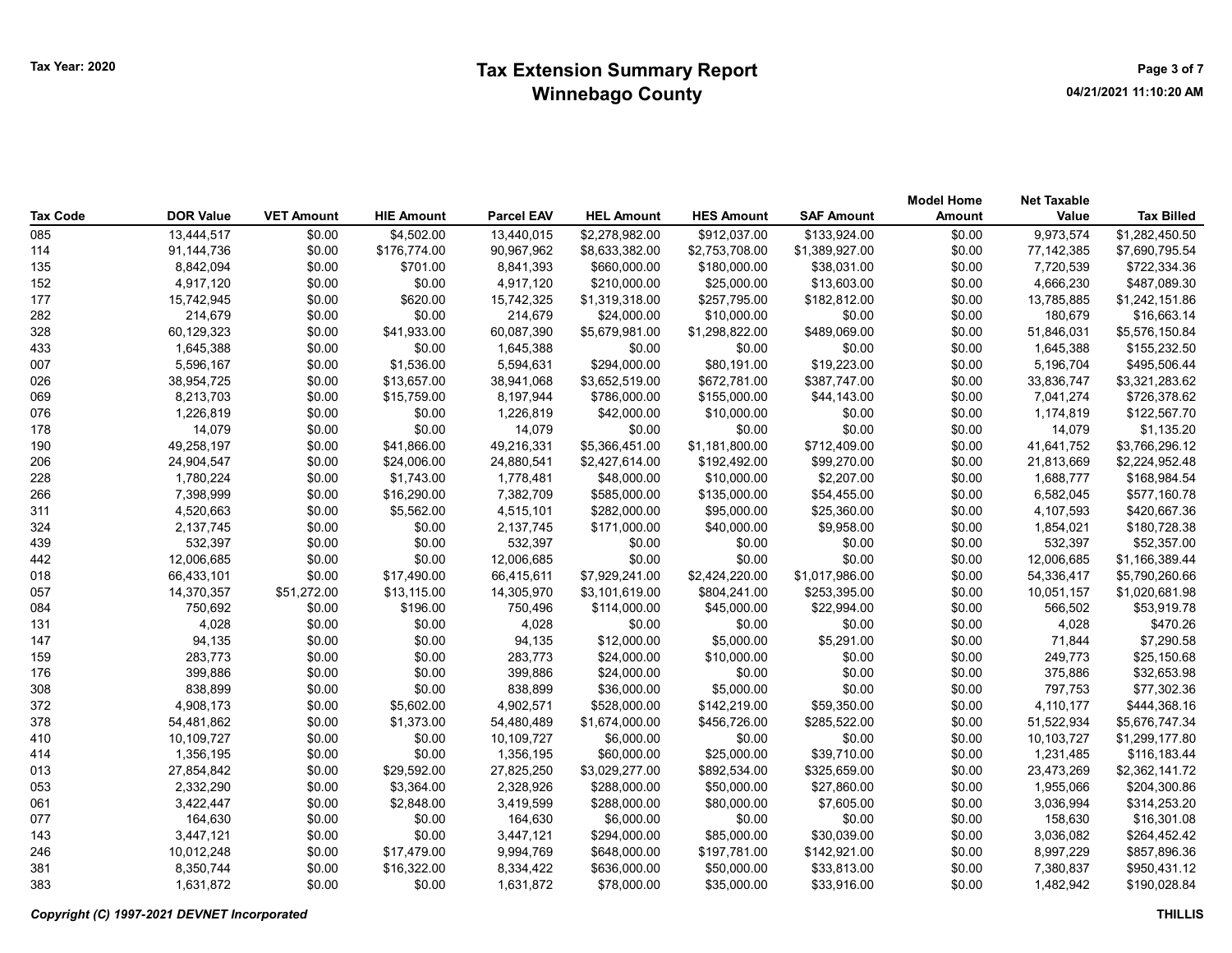| Tax Code | <b>DOR Value</b> | <b>VET Amount</b> | <b>HIE Amount</b> | <b>Parcel EAV</b> | <b>HEL Amount</b> | <b>HES Amount</b> | <b>SAF Amount</b> | <b>Model Home</b><br><b>Amount</b> | <b>Net Taxable</b><br>Value | <b>Tax Billed</b> |
|----------|------------------|-------------------|-------------------|-------------------|-------------------|-------------------|-------------------|------------------------------------|-----------------------------|-------------------|
| 403      | 371,955          | \$0.00            | \$0.00            | 371,955           | \$66,000.00       | \$5,000.00        | \$0.00            | \$0.00                             | 300,955                     | \$38,698.04       |
| 453      | 430,401          | \$0.00            | \$0.00            | 430,401           | \$0.00            | \$0.00            | \$0.00            | \$0.00                             | 430,401                     | \$50,815.00       |
| 012      | 205,642          | \$0.00            | \$0.00            | 205,642           | \$12,000.00       | \$5,000.00        | \$0.00            | \$0.00                             | 188,642                     | \$16,283.42       |
| 042      | 4,508,099        | \$0.00            | \$7,049.00        | 4,501,050         | \$444,000.00      | \$190,000.00      | \$90,275.00       | \$0.00                             | 3,549,284                   | \$363,763.08      |
| 214      | 20,057,142       | \$0.00            | \$44,820.00       | 20,012,322        | \$1,436,532.00    | \$515,000.00      | \$447,904.00      | \$0.00                             | 17,562,154                  | \$1,581,562.24    |
| 231      | 146,931          | \$0.00            | \$0.00            | 146,931           | \$6,000.00        | \$5,000.00        | \$5,381.00        | \$0.00                             | 130,550                     | \$12,860.62       |
| 254      | 287,661          | \$0.00            | \$0.00            | 287,661           | \$24,000.00       | \$5,000.00        | \$0.00            | \$0.00                             | 258,661                     | \$25,046.18       |
| 283      | 183,366          | \$0.00            | \$11,535.00       | 171,831           | \$12,000.00       | \$5,000.00        | \$0.00            | \$0.00                             | 154,831                     | \$15,122.08       |
| 421      | 15,347,549       | \$0.00            | \$0.00            | 15,347,549        | \$136,557.00      | \$30,000.00       | \$7,310.00        | \$0.00                             | 15,057,647                  | \$1,936,173.12    |
| 455      | 7,785,358        | \$0.00            | \$0.00            | 7,785,358         | \$18,000.00       | \$10,000.00       | \$0.00            | \$0.00                             | 7,757,358                   | \$997,473.04      |
| 016      | 4,940            | \$0.00            | \$0.00            | 4,940             | \$0.00            | \$0.00            | \$0.00            | \$0.00                             | 4,940                       | \$475.72          |
| 017      | 28,651,652       | \$0.00            | \$5,671.00        | 28,645,981        | \$2,484,000.00    | \$735,000.00      | \$275,075.00      | \$0.00                             | 24,887,409                  | \$2,742,072.22    |
| 104      | 2,689,528        | \$0.00            | \$0.00            | 2,689,528         | \$313,986.00      | \$100,000.00      | \$58,429.00       | \$0.00                             | 2,217,113                   | \$215,004.90      |
| 117      | 12,368,179       | \$0.00            | \$0.00            | 12,368,179        | \$0.00            | \$0.00            | \$0.00            | \$0.00                             | 12,368,179                  | \$1,590,350.22    |
| 119      | 16,716,297       | \$0.00            | \$16,850.00       | 16,699,447        | \$1,722,000.00    | \$580,000.00      | \$340,886.00      | \$0.00                             | 13,881,466                  | \$1,408,845.72    |
| 127      | 141,250,865      | \$31,635.00       | \$61,933.00       | 141, 157, 297     | \$9,523,743.00    | \$1,573,166.00    | \$816,895.00      | \$0.00                             | 128,738,162                 | \$16,716,499.32   |
| 144      | 145,422,394      | \$36,696.00       | \$66,271.00       | 145,319,427       | \$20,899,555.00   | \$4,656,393.00    | \$2,674,730.00    | \$0.00                             | 115,485,142                 | \$10,559,521.84   |
| 156      | 22,796,128       | \$0.00            | \$9,046.00        | 22,787,082        | \$2,436,000.00    | \$960,000.00      | \$440,129.00      | \$0.00                             | 18,878,157                  | \$1,710,004.96    |
| 189      | 80,210,147       | \$0.00            | \$64,406.00       | 80,145,741        | \$4,065,329.00    | \$914,370.00      | \$586,371.00      | \$0.00                             | 73,646,488                  | \$7,528,370.18    |
| 262      | 214,736          | \$0.00            | \$0.00            | 214,736           | \$18,000.00       | \$5,000.00        | \$0.00            | \$0.00                             | 191,736                     | \$18,103.74       |
| 286      | 35,329,256       | \$0.00            | \$86,011.00       | 35,243,245        | \$4,031,140.00    | \$1,111,817.00    | \$440,842.00      | \$0.00                             | 29,287,528                  | \$2,676,474.56    |
| 444      | 2,250,796        | \$0.00            | \$0.00            | 2,250,796         | \$0.00            | \$0.00            | \$0.00            | \$0.00                             | 2,250,698                   | \$220,919.54      |
| 001      | 1,599,333,371    | \$93,349.00       | \$676,150.00      | 1,598,563,872     | \$183,783,979.00  | \$53,878,667.00   | \$16,761,525.00   | \$0.00                             | 1,331,835,386               | \$171,241,507.38  |
| 050      | 8,603,719        | \$0.00            | \$2,678.00        | 8,601,041         | \$1,440,619.00    | \$433,804.00      | \$143,756.00      | \$0.00                             | 6,523,597                   | \$662,779.96      |
| 110      | 30,366,590       | \$0.00            | \$28,324.00       | 30,338,266        | \$2,955,123.00    | \$1,060,603.00    | \$380,349.00      | \$0.00                             | 25,636,531                  | \$2,601,879.84    |
| 234      | 356,404          | \$0.00            | \$0.00            | 356,404           | \$33,578.00       | \$10,000.00       | \$0.00            | \$0.00                             | 273,465                     | \$26,542.08       |
| 305      | 325,481          | \$0.00            | \$0.00            | 325,481           | \$18,000.00       | \$15,000.00       | \$0.00            | \$0.00                             | 292,481                     | \$25,802.16       |
| 315      | 73,514           | \$0.00            | \$0.00            | 73,514            | \$0.00            | \$0.00            | \$0.00            | \$0.00                             | 73,514                      | \$8,714.86        |
| 400      | 48,014           | \$0.00            | \$0.00            | 48,014            | \$0.00            | \$0.00            | \$0.00            | \$0.00                             | 48,014                      | \$6,173.84        |
| 418      | 6,919,184        | \$0.00            | \$76.00           | 6,919,108         | \$503,329.00      | \$125,126.00      | \$12,673.00       | \$0.00                             | 6,187,615                   | \$795,630.90      |
| 425      | 64,580           | \$0.00            | \$0.00            | 64,580            | \$0.00            | \$0.00            | \$0.00            | \$0.00                             | 64,580                      | \$5,901.72        |
| 456      | 6,166,217        | \$0.00            | \$0.00            | 6,166,217         | \$6,000.00        | \$5,000.00        | \$988.00          | \$0.00                             | 6,154,229                   | \$603,920.90      |
| 062      | 9,442,309        | \$0.00            | \$3,981.00        | 9,438,328         | \$1,325,417.00    | \$431,497.00      | \$278,167.00      | \$0.00                             | 7,328,654                   | \$747,084.84      |
| 064      | 17,533,356       | \$0.00            | \$27,952.00       | 17,505,404        | \$1,851,965.00    | \$547,823.00      | \$280,964.00      | \$0.00                             | 14,678,862                  | \$1,455,573.94    |
| 129      | 18,012,881       | \$0.00            | \$15,783.00       | 17,997,098        | \$2,346,000.00    | \$860,000.00      | \$463,012.00      | \$0.00                             | 14,082,084                  | \$1,545,341.72    |
| 130      | 4,835,531        | \$0.00            | \$0.00            | 4,835,531         | \$222,000.00      | \$75,000.00       | \$14,329.00       | \$0.00                             | 4,328,565                   | \$432,268.06      |
| 158      | 8,052,039        | \$0.00            | \$797.00          | 8,051,242         | \$948,000.00      | \$311,260.00      | \$182,677.00      | \$0.00                             | 6,541,092                   | \$663,777.66      |
| 175      | 49,905,102       | \$0.00            | \$25,969.00       | 49,879,133        | \$3,828,000.00    | \$489,842.00      | \$196,592.00      | \$0.00                             | 44,792,963                  | \$4,315,582.40    |
| 180      | 82,859,619       | \$0.00            | \$138,531.00      | 82,721,088        | \$5,468,121.00    | \$1,321,357.00    | \$813,025.00      | \$0.00                             | 73,777,764                  | \$6,943,452.06    |
| 309      | 6,462,574        | \$0.00            | \$6,180.00        | 6,456,394         | \$366,000.00      | \$130,000.00      | \$45,405.00       | \$0.00                             | 5,831,759                   | \$514,064.52      |
| 369      | 192,270          | \$0.00            | \$0.00            | 192,270           | \$12,000.00       | \$0.00            | \$0.00            | \$0.00                             | 117.390                     | \$11,177.88       |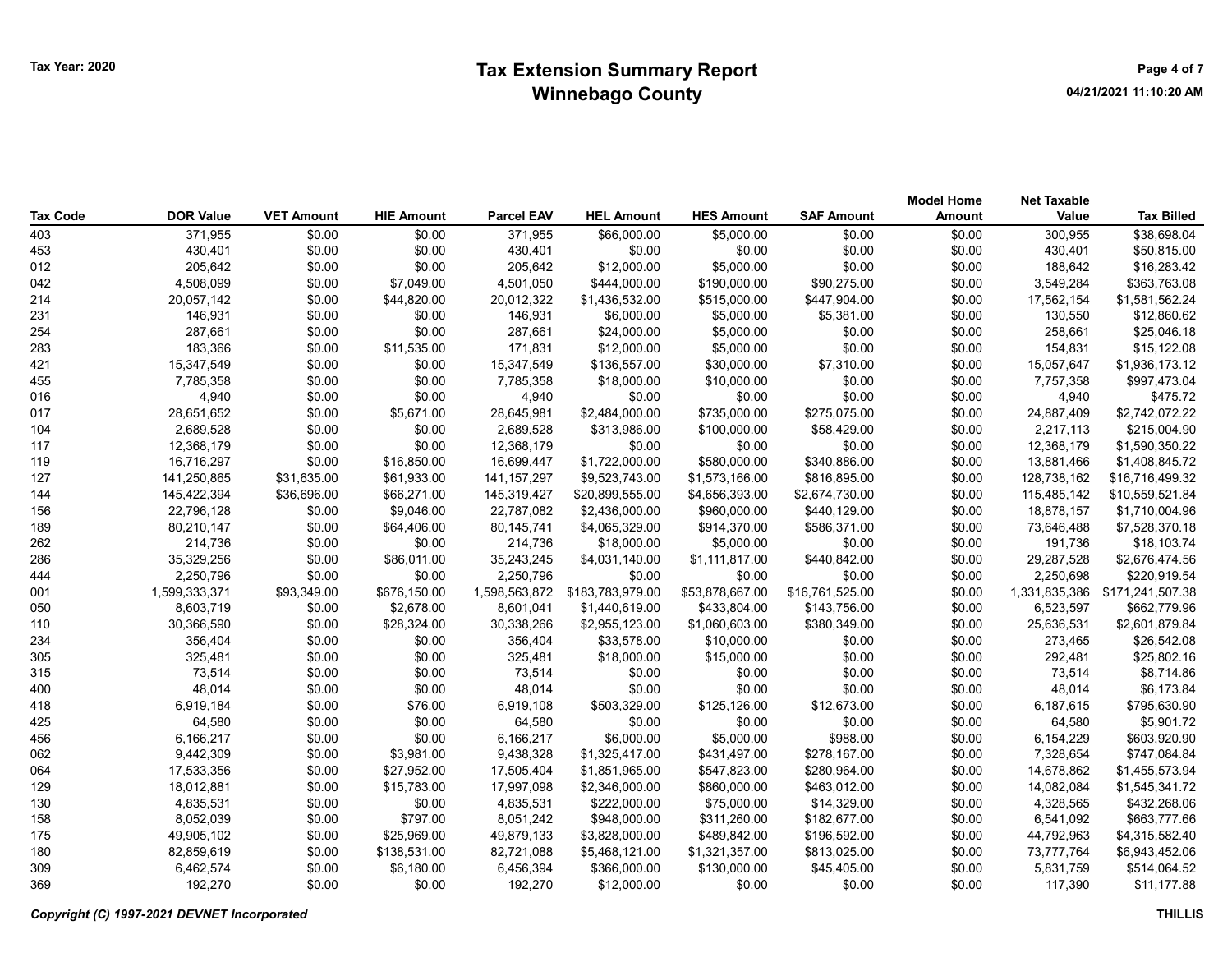|                 |                  |                   |                   |                   |                   |                   |                   | <b>Model Home</b> | <b>Net Taxable</b> |                   |
|-----------------|------------------|-------------------|-------------------|-------------------|-------------------|-------------------|-------------------|-------------------|--------------------|-------------------|
| <b>Tax Code</b> | <b>DOR Value</b> | <b>VET Amount</b> | <b>HIE Amount</b> | <b>Parcel EAV</b> | <b>HEL Amount</b> | <b>HES Amount</b> | <b>SAF Amount</b> | <b>Amount</b>     | Value              | <b>Tax Billed</b> |
| 373             | 2,288,766        | \$0.00            | \$1,325.00        | 2,287,441         | \$222,000.00      | \$15,000.00       | \$9,752.00        | \$0.00            | 2,038,689          | \$192,567.26      |
| 380             | 1,254,964        | \$0.00            | \$0.00            | 1,254,964         | \$162,000.00      | \$82,137.00       | \$24,623.00       | \$0.00            | 984,204            | \$101,080.94      |
| 392             | 34,677,926       | \$0.00            | \$0.00            | 34,677,926        | \$0.00            | \$0.00            | \$0.00            | \$0.00            | 34,677,252         | \$4,458,940.44    |
| 407             | 2,439,297        | \$0.00            | \$0.00            | 2,439,297         | \$488,181.00      | \$101,506.00      | \$33,452.00       | \$0.00            | 1,765,635          | \$227,034.96      |
| 002             | 133,659,896      | \$28,359.00       | \$95,614.00       | 133,535,923       | \$16,149,705.00   | \$4,365,728.00    | \$2,303,515.00    | \$0.00            | 110,077,232        | \$10,802,006.78   |
| 051             | 12,183,030       | \$0.00            | \$15,952.00       | 12,167,078        | \$1,476,000.00    | \$530,000.00      | \$213,993.00      | \$0.00            | 9,755,116          | \$973,581.68      |
| 134             | 12,458           | \$0.00            | \$0.00            | 12,458            | \$0.00            | \$0.00            | \$0.00            | \$0.00            | 12,458             | \$1,062.78        |
| 137             | 65,742,860       | \$0.00            | \$54,531.00       | 65,688,329        | \$7,901,845.00    | \$2,518,013.00    | \$1,240,295.00    | \$0.00            | 52,988,802         | \$4,904,068.52    |
| 140             | 61,950           | \$0.00            | \$0.00            | 61,950            | \$6,000.00        | \$0.00            | \$0.00            | \$0.00            | 55,950             | \$4,912.86        |
| 171             | 166,535          | \$0.00            | \$0.00            | 166,535           | \$18,000.00       | \$0.00            | \$0.00            | \$0.00            | 146,381            | \$14,992.08       |
| 281             | 53,230,310       | \$0.00            | \$214,199.00      | 53,016,111        | \$4,002,000.00    | \$1,060,287.00    | \$339,296.00      | \$0.00            | 47,137,340         | \$3,942,384.04    |
| 347             | 473,950          | \$0.00            | \$0.00            | 473,950           | \$0.00            | \$0.00            | \$0.00            | \$0.00            | 473,950            | \$43,009.76       |
| 379             | 1,096,984        | \$0.00            | \$0.00            | 1,096,984         | \$109,958.00      | \$39,160.00       | \$4,316.00        | \$0.00            | 941,550            | \$87,245.32       |
| 406             | 430,635          | \$0.00            | \$0.00            | 430,635           | \$84,000.00       | \$5,000.00        | \$931.00          | \$0.00            | 338,704            | \$43,552.02       |
| 426             | 3,901,139        | \$0.00            | \$0.00            | 3,901,139         | \$0.00            | \$0.00            | \$0.00            | \$0.00            | 3,901,139          | \$386,766.86      |
| 440             | 11,370,012       | \$0.00            | \$0.00            | 11,370,012        | \$0.00            | \$0.00            | \$0.00            | \$0.00            | 11,370,012         | \$1,133,544.74    |
| 036             | 15,711,368       | \$0.00            | \$8,176.00        | 15,703,192        | \$1,151,340.00    | \$521,726.00      | \$206,843.00      | \$0.00            | 13,794,247         | \$1,748,960.26    |
| 063             | 2,722,561        | \$0.00            | \$1,524.00        | 2,721,037         | \$312,000.00      | \$100,000.00      | \$19,834.00       | \$0.00            | 2,287,203          | \$233,196.80      |
| 082             | 101,970          | \$0.00            | \$0.00            | 101,970           | \$0.00            | \$0.00            | \$0.00            | \$0.00            | 101,970            | \$13,111.74       |
| 118             | 9,264,719        | \$0.00            | \$0.00            | 9,264,719         | \$0.00            | \$0.00            | \$0.00            | \$0.00            | 9,264,719          | \$874,070.72      |
| 128             | 2,465,619        | \$0.00            | \$0.00            | 2,465,619         | \$366,000.00      | \$125,000.00      | \$77,933.00       | \$0.00            | 1,834,815          | \$194,714.68      |
| 155             | 10,120,746       | \$0.00            | \$3,336.00        | 10,117,410        | \$1,074,000.00    | \$385,000.00      | \$235,987.00      | \$0.00            | 8,348,886          | \$767,831.54      |
| 329             | 2,087,282        | \$0.00            | \$7,188.00        | 2,080,094         | \$132,000.00      | \$50,000.00       | \$30,553.00       | \$0.00            | 1,867,541          | \$184,666.40      |
| 351             | 977,623          | \$0.00            | \$1,388.00        | 976,235           | \$84,000.00       | \$20,000.00       | \$11,976.00       | \$0.00            | 780,669            | \$65,526.34       |
| 374             | 1,693,292        | \$0.00            | \$0.00            | 1,693,292         | \$72,000.00       | \$20,000.00       | \$13,273.00       | \$0.00            | 1,588,000          | \$172,113.98      |
| 393             | 513,315          | \$0.00            | \$972.00          | 512,343           | \$48,000.00       | \$15,000.00       | \$17,868.00       | \$0.00            | 431,475            | \$41,541.16       |
| 408             | 378,063          | \$0.00            | \$0.00            | 378,063           | \$6,000.00        | \$0.00            | \$0.00            | \$0.00            | 359,287            | \$46,198.64       |
| 068             | 3,233,071        | \$0.00            | \$0.00            | 3,233,071         | \$0.00            | \$0.00            | \$0.00            | \$0.00            | 3,232,526          | \$330,403.00      |
| 096             | 10,477,807       | \$0.00            | \$8,754.00        | 10,469,053        | \$1,410,000.00    | \$453,836.00      | \$223,597.00      | \$0.00            | 8,270,378          | \$879,299.66      |
| 124             | 8,879,165        | \$0.00            | \$6,856.00        | 8,872,309         | \$918,000.00      | \$295,000.00      | \$80,658.00       | \$0.00            | 7,358,371          | \$820,701.94      |
| 149             | 38,714,142       | \$50,668.00       | \$26,820.00       | 38,636,654        | \$3,858,000.00    | \$757,019.00      | \$407,486.00      | \$0.00            | 32,903,638         | \$3,252,626.94    |
| 153             | 752,109          | \$0.00            | \$0.00            | 752,109           | \$0.00            | \$0.00            | \$0.00            | \$0.00            | 752,109            | \$70,957.00       |
| 161             | 156,041          | \$0.00            | \$0.00            | 156,041           | \$18,000.00       | \$5,000.00        | \$0.00            | \$0.00            | 133,041            | \$11,482.38       |
| 181             | 168,339,908      | \$0.00            | \$263,726.00      | 168,076,182       | \$12,504,000.00   | \$3,250,465.00    | \$1,979,236.00    | \$0.00            | 148,787,944        | \$14,004,527.56   |
| 194             | 2,934,129        | \$0.00            | \$2,067.00        | 2,932,062         | \$306,000.00      | \$65,000.00       | \$14,172.00       | \$0.00            | 2,538,390          | \$234,666.84      |
| 202             | 55,584,100       | \$0.00            | \$144,039.00      | 55,440,061        | \$4,374,000.00    | \$1,299,987.00    | \$992,530.00      | \$0.00            | 47,812,600         | \$4,283,057.60    |
| 327             | 51,339           | \$0.00            | \$0.00            | 51,339            | \$0.00            | \$0.00            | \$0.00            | \$0.00            | 51,339             | \$6,065.98        |
| 365             | 13,020,562       | \$0.00            | \$18,255.00       | 13,002,307        | \$840,000.00      | \$195,000.00      | \$75,301.00       | \$0.00            | 11,674,899         | \$1,111,684.96    |
| 385             | 1,092,225        | \$0.00            | \$0.00            | 1,092,225         | \$96,000.00       | \$25,000.00       | \$7,707.00        | \$0.00            | 938,713            | \$98,093.74       |
| 404             | 2,409,639        | \$0.00            | \$0.00            | 2,409,639         | \$247,183.00      | \$10,000.00       | \$0.00            | \$0.00            | 2,080,153          | \$267,475.00      |
| 416             | 12,866,226       | \$0.00            | \$6,653.00        | 12,859,573        | \$546,000.00      | \$90,000.00       | \$57,121.00       | \$0.00            | 12,160,452         | \$1,111,904.28    |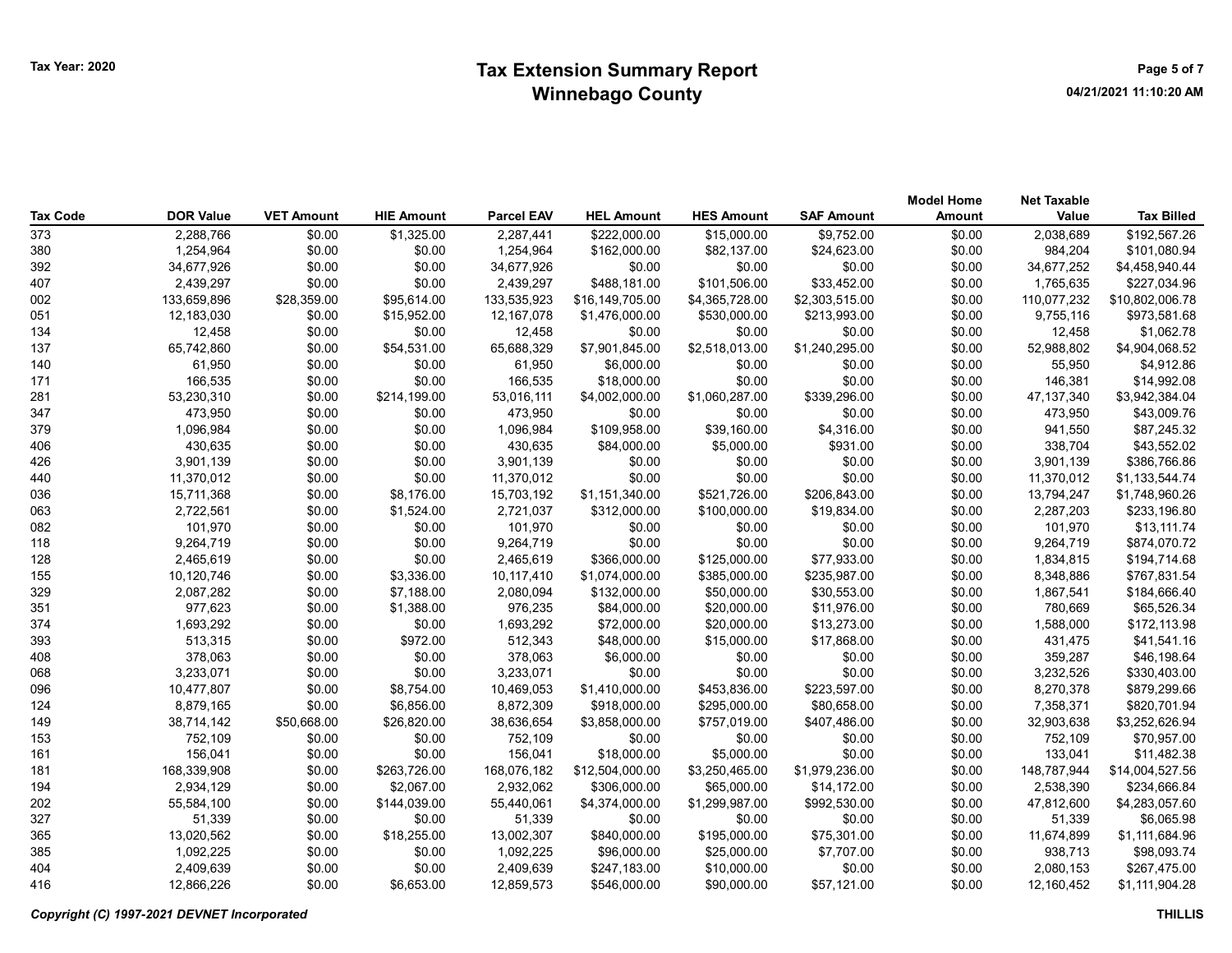| <b>Tax Code</b> | <b>DOR Value</b> | <b>VET Amount</b> | <b>HIE Amount</b> | <b>Parcel EAV</b> | <b>HEL Amount</b> | <b>HES Amount</b> | <b>SAF Amount</b> | <b>Model Home</b><br><b>Amount</b> | <b>Net Taxable</b><br>Value | <b>Tax Billed</b> |
|-----------------|------------------|-------------------|-------------------|-------------------|-------------------|-------------------|-------------------|------------------------------------|-----------------------------|-------------------|
| 014             | 2,811,279        | \$0.00            | \$297.00          | 2,810,982         | \$138,579.00      | \$24,870.00       | \$6,050.00        | \$0.00                             | 2,639,240                   | \$339,364.54      |
| 044             | 16,462           | \$0.00            | \$0.00            | 16,462            | \$0.00            | \$0.00            | \$0.00            | \$0.00                             | 16,462                      | \$1,602.54        |
| 066             | 16,416,641       | \$0.00            | \$6,647.00        | 16,409,994        | \$2,302,966.00    | \$635,280.00      | \$350,696.00      | \$0.00                             | 12,991,210                  | \$1,311,544.76    |
| 078             | 362,652          | \$0.00            | \$0.00            | 362,652           | \$42,000.00       | \$10,000.00       | \$0.00            | \$0.00                             | 310,652                     | \$29,608.94       |
| 091             | 11,406,395       | \$0.00            | \$28,441.00       | 11,377,954        | \$930,000.00      | \$275,000.00      | \$109,719.00      | \$0.00                             | 9,913,834                   | \$820,212.48      |
| 112             | 3,056,845        | \$0.00            | \$0.00            | 3,056,845         | \$378,000.00      | \$95,000.00       | \$52,301.00       | \$0.00                             | 2,489,584                   | \$298,491.52      |
| 113             | 12,960,491       | \$0.00            | \$14,424.00       | 12,946,067        | \$1,728,000.00    | \$684,410.00      | \$263,932.00      | \$0.00                             | 10,242,725                  | \$1,142,403.44    |
| 197             | 131,408,835      | \$151,868.00      | \$152,822.00      | 131,104,145       | \$10,902,316.00   | \$2,991,699.00    | \$1,729,311.00    | \$0.00                             | 114,056,210                 | \$10,936,975.68   |
| 200             | 2,085,235        | \$0.00            | \$0.00            | 2,085,235         | \$156,000.00      | \$37,068.00       | \$4,731.00        | \$0.00                             | 1,887,436                   | \$186,171.14      |
| 247             | 8,317,842        | \$0.00            | \$5,605.00        | 8,312,237         | \$648,000.00      | \$205,000.00      | \$119,963.00      | \$0.00                             | 7,161,542                   | \$627,567.04      |
| 313             | 1,945,329        | \$0.00            | \$0.00            | 1,945,329         | \$64,849.00       | \$20,000.00       | \$3,150.00        | \$0.00                             | 1,857,330                   | \$187,755.88      |
| 382             | 194,414          | \$0.00            | \$10,575.00       | 183,839           | \$12,000.00       | \$0.00            | \$0.00            | \$0.00                             | 171,839                     | \$21,819.30       |
| 233             | 17,415,152       | \$0.00            | \$26,383.00       | 17,388,769        | \$1,959,000.00    | \$485,000.00      | \$175,535.00      | \$0.00                             | 14,473,425                  | \$1,448,256.94    |
| 325             | 397,136          | \$0.00            | \$0.00            | 397,136           | \$36,000.00       | \$25,000.00       | \$16,106.00       | \$0.00                             | 319,927                     | \$33,834.64       |
| 401             | 5,058,784        | \$0.00            | \$10,005.00       | 5,048,779         | \$60,000.00       | \$20,000.00       | \$5,733.00        | \$0.00                             | 4,711,288                   | \$451,770.68      |
| 419             | 457,864          | \$0.00            | \$0.00            | 457,864           | \$0.00            | \$0.00            | \$0.00            | \$0.00                             | 457,864                     | \$58,874.00       |
| 424             | 12,947,282       | \$0.00            | \$190.00          | 12,947,092        | \$544,335.00      | \$114,007.00      | \$13,138.00       | \$0.00                             | 12,257,480                  | \$1,576,118.26    |
| 451             | 47,470,038       | \$0.00            | \$0.00            | 47,470,038        | \$468,000.00      | \$55,000.00       | \$25,992.00       | \$0.00                             | 46,838,251                  | \$6,022,651.40    |
| 046             | 34,353           | \$0.00            | \$0.00            | 34,353            | \$0.00            | \$0.00            | \$0.00            | \$0.00                             | 34,353                      | \$4,349.88        |
| 073             | 43,906           | \$0.00            | \$0.00            | 43,906            | \$0.00            | \$0.00            | \$0.00            | \$0.00                             | 43,906                      | \$4,493.76        |
| 093             | 1,614,955        | \$0.00            | \$0.00            | 1,614,955         | \$150,000.00      | \$45,000.00       | \$43,087.00       | \$0.00                             | 1,376,647                   | \$115,550.48      |
| 111             | 7,592,730        | \$0.00            | \$3,611.00        | 7,589,119         | \$870,000.00      | \$315,000.00      | \$159,329.00      | \$0.00                             | 6,186,528                   | \$605,507.20      |
| 139             | 10,617,836       | \$0.00            | \$14,203.00       | 10,603,633        | \$1,512,000.00    | \$535,767.00      | \$307,274.00      | \$0.00                             | 8,156,252                   | \$731,136.02      |
| 188             | 696,329          | \$0.00            | \$0.00            | 696,329           | \$54,000.00       | \$10,000.00       | \$0.00            | \$0.00                             | 630,258                     | \$60,446.86       |
| 191             | 15,883,103       | \$0.00            | \$33,681.00       | 15,849,422        | \$1,609,079.00    | \$440,944.00      | \$265,313.00      | \$0.00                             | 13,364,729                  | \$1,171,368.00    |
| 198             | 5,178,452        | \$0.00            | \$3,386.00        | 5,175,066         | \$324,000.00      | \$70,000.00       | \$19,883.00       | \$0.00                             | 4,705,017                   | \$472,548.66      |
| 267             | 1,650,974        | \$0.00            | \$0.00            | 1,650,974         | \$102,000.00      | \$35,000.00       | \$11,752.00       | \$0.00                             | 1,495,127                   | \$135,807.12      |
| 314             | 5,224,961        | \$0.00            | \$6,818.00        | 5,218,143         | \$409,649.00      | \$95,000.00       | \$29,368.00       | \$0.00                             | 4,646,153                   | \$454,385.12      |
| 359             | 3,886            | \$0.00            | \$0.00            | 3,886             | \$0.00            | \$0.00            | \$0.00            | \$0.00                             | 3,886                       | \$1,016.40        |
| 361             | 4,184            | \$0.00            | \$0.00            | 4,184             | \$0.00            | \$0.00            | \$0.00            | \$0.00                             | 4,184                       | \$499.42          |
| 362             | 1,222,594        | \$0.00            | \$9,432.00        | 1,213,162         | \$84,000.00       | \$30,000.00       | \$29,502.00       | \$0.00                             | 1,069,660                   | \$91,263.56       |
| 435             | 11,703,197       | \$0.00            | \$0.00            | 11,703,197        | \$0.00            | \$0.00            | \$0.00            | \$0.00                             | 11,702,817                  | \$1,104,090.74    |
| 452             | 38,331           | \$0.00            | \$0.00            | 38,331            | \$0.00            | \$0.00            | \$0.00            | \$0.00                             | 38,331                      | \$3,690.40        |
| 108             | 46,905           | \$0.00            | \$0.00            | 46,905            | \$0.00            | \$0.00            | \$0.00            | \$0.00                             | 46,893                      | \$4,387.32        |
| 160             | 631,371          | \$0.00            | \$0.00            | 631,371           | \$78,000.00       | \$30,000.00       | \$8,472.00        | \$0.00                             | 514,899                     | \$47,080.38       |
| 169             | 9,788,720        | \$0.00            | \$45,823.00       | 9,742,897         | \$852,000.00      | \$365,000.00      | \$228,281.00      | \$0.00                             | 8,229,299                   | \$768,823.16      |
| 170             | 115,164          | \$0.00            | \$0.00            | 115,164           | \$0.00            | \$0.00            | \$0.00            | \$0.00                             | 115,132                     | \$10,635.44       |
| 172             | 290,936          | \$0.00            | \$0.00            | 290,936           | \$30,000.00       | \$10,000.00       | \$6,708.00        | \$0.00                             | 239,137                     | \$30,709.52       |
| 196             | 13,267           | \$0.00            | \$0.00            | 13,267            | \$0.00            | \$0.00            | \$0.00            | \$0.00                             | 13,267                      | \$1,177.54        |
| 201             | 20,956,426       | \$0.00            | \$11,092.00       | 20,945,334        | \$1,710,000.00    | \$175,411.00      | \$139,221.00      | \$0.00                             | 18,867,004                  | \$1,742,916.90    |
| 220             | 41,573,498       | \$0.00            | \$60.584.00       | 41.512.914        | \$2.744.243.00    | \$1,118,899.00    | \$374.275.00      | \$0.00                             | 36.845.693                  | \$3,508,488.18    |